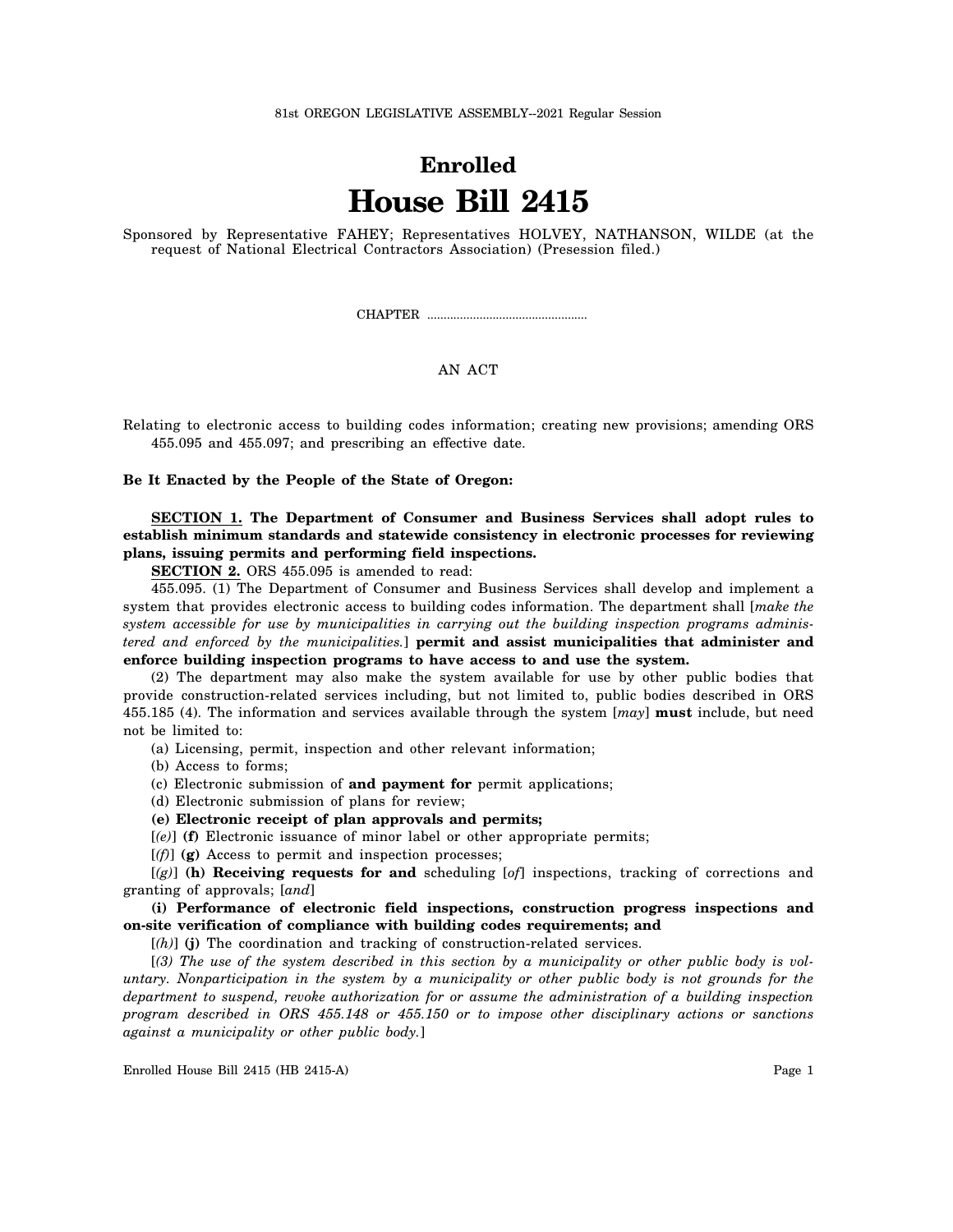**(3) A municipality that administers and enforces a building inspection program shall:**

**(a) Use the system described in subsection (2) of this section or a system that the municipality develops, owns or has access to that has features, capabilities and functions that are equivalent to the system described in subsection (2) of this section; and**

**(b) Meet the minimum standards the department adopts under section 1 of this 2021 Act, regardless of whether the municipality uses the system described in subsection (2) of this section or a system that is equivalent to the system described in subsection (2) of this section.**

**SECTION 3.** ORS 455.097 is amended to read:

455.097. (1) As used in this section, "form and format":

(a) Means the arrangement, organization, configuration, structure or style of, or method of delivery for, providing required information or providing the substantive equivalent of required information.

(b) Does not [*mean*] **include** altering the substance of information or the addition or omission of information.

[*(2) The purpose of this section and ORS 455.095 is to enable the Department of Consumer and Business Services to develop and implement a system that:*]

[*(a) Provides electronic access to building codes information;*]

[*(b) Is designed to offer a full range of electronic building permits services;*]

[*(c) Allows the streamlining of building inspection services;*]

[*(d) Provides a uniform form and format for submitting building codes information electronically;*]

[*(e) Is available for use by any municipality administering and enforcing a building inspection program; and*]

[*(f) At the discretion of the department:*]

[*(A) Is available for use by other public bodies that provide construction-related services; and*]

[*(B) Supports access for other purposes that may include, but need not be limited to, access for the coordination and tracking of construction-related services.*]

[*(3)*] **(2)** The department shall adopt rules to govern the form and format of building permit applications, building plans, specifications, other building program information and any other information exchanged through the electronic building codes information system described in ORS 455.095.

[*(4)*] **(3)** The department may waive a contrary form and format requirement imposed by statute or ordinance or by the rules of another agency for the submission of information in physical form to the extent the waiver is necessary to facilitate the submission of the information electronically. The department may accept an electronic reproduction of a signature, stamp, seal, certification or notarization as the equivalent of the original or may accept the substitution of identifying information for the signature, stamp, seal, certification or notarization. The department may not waive a requirement imposed by statute or ordinance or by the rules of another agency, other than a form and format requirement.

[*(5)*] **(4)** A person exchanging information through the electronic building codes information system in a form and format acceptable to the department is not subject to any licensing sanction, civil penalty, fine, permit disapproval or revocation or other sanction for failure to comply with a form or format requirement imposed by statute, ordinance or rule for submission of the information in physical form, including but not limited to any requirement that the information be in a particular form or of a particular size, be submitted with multiple copies, be physically attached to another document, be an original document or be signed, stamped, sealed, certified or notarized.

**SECTION 4. (1) The amendments to ORS 455.095 and 455.097 by sections 2 and 3 of this 2021 Act become operative on January 1, 2025.**

**(2) The Director of the Department of Consumer and Business Services may adopt rules, amend building codes and perform any other action before the operative date specified in subsection (1) of this section that is necessary to enable the director, on and after the op-**